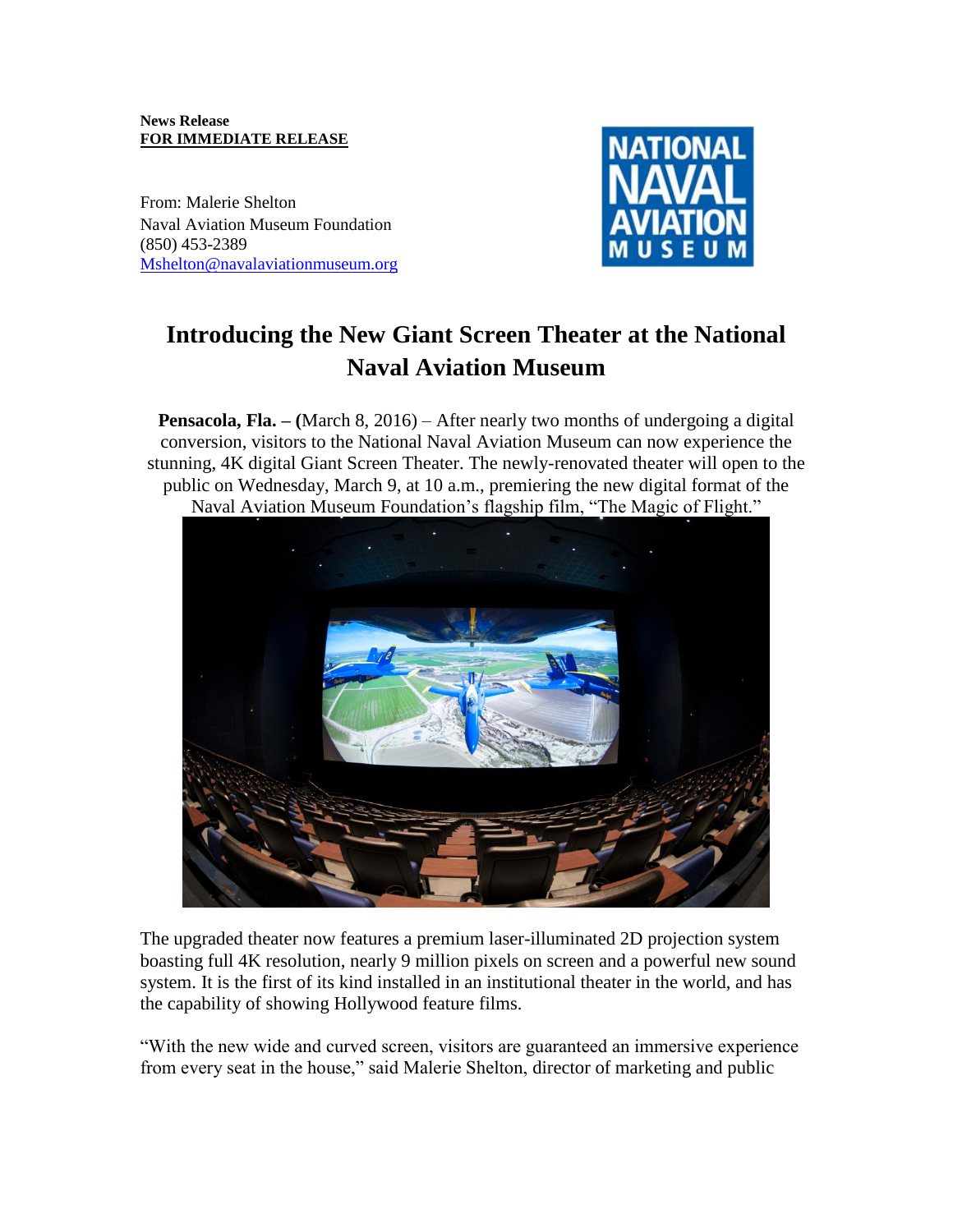relations for the National Naval Aviation Museum Foundation. "You'll see an incredibly detailed picture, like you're looking through a glass window."

The theater is fully ADA compliant and features LED lighting, wider, luxury seating with armrests, double cup-holders and custom tables between most seats, new carpeting and a rubberized flooring.



The theater will continue to show educational and exciting films, seven showings daily. Primarily dedicated to the large screen, the 325-seat theater also has multimedia, multipurpose capability and has been the site for a broad range of presentations, from lectures to choral groups to ballet.

The lobby will also receive a facelift with new amenities and a concessions counter. Construction has already begun in the lobby and is set to be complete in April. There will be a special, family-friendly opening day event for the community shortly after completion.